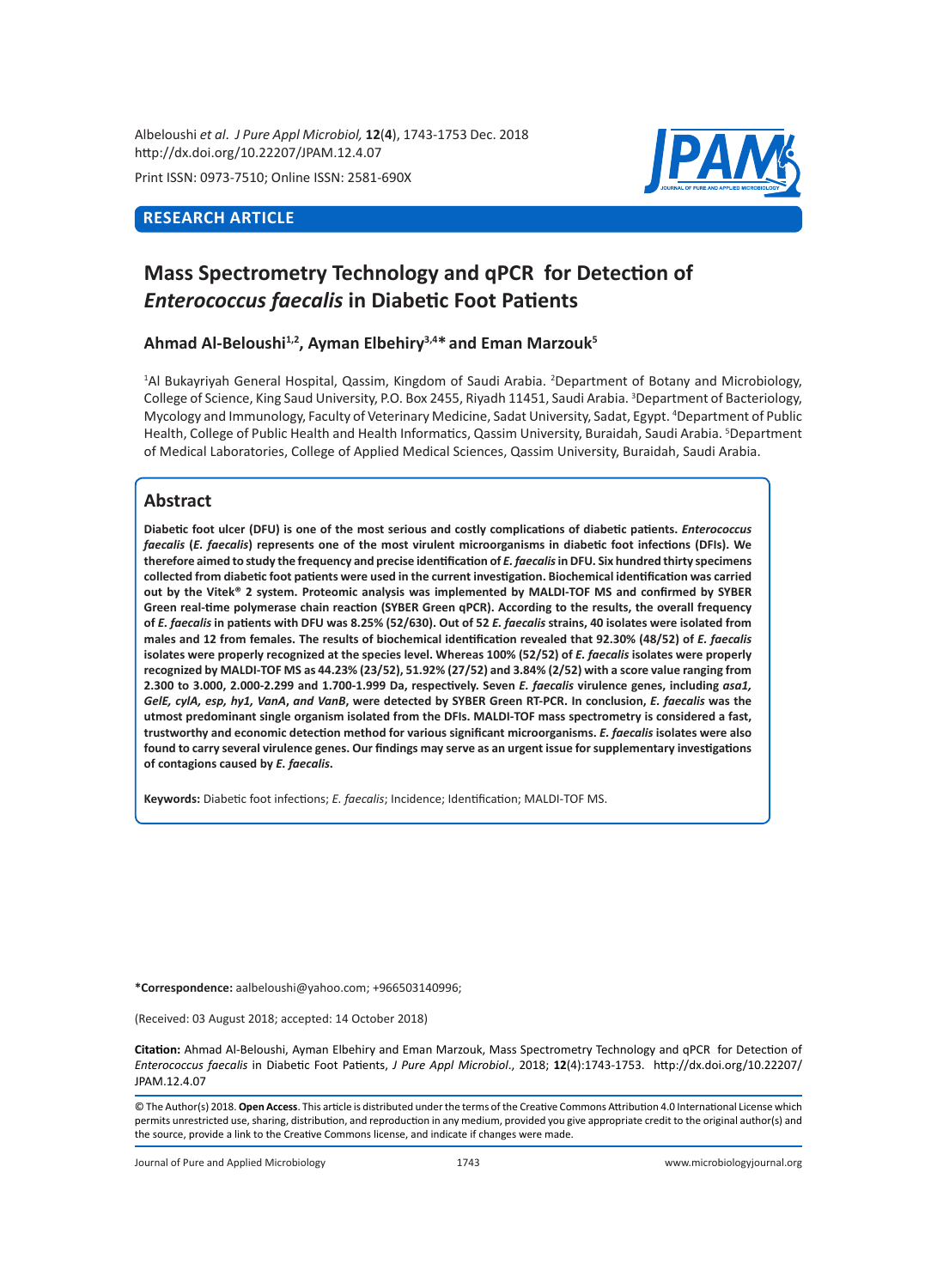#### **INTRODUCTION**

*Diabetes mellitus* (DM) is a chronic deteriorating disease associated with many complications. Diabetic foot ulcer (DFU) is considered one of the major problems of DM with a yearly incidence of 10% among diabetic patients. It is calculated that 15% of diabetic patients are suffering from ulcers through their lifetime, and 10%–30% of these cases ultimately progress to amputation  $1$ . The infection rate is a significant causative issue in this case, according to this review of literature; about 60% of these amputations are preceded by the presence of infected ulcers. Saudi Arabia is one of the top ten Middle Eastern/Arab countries with the highest diabetes prevalence in adults, which will certainly lead to high rates of foot ulcers along with increasing morbidity and costs<sup>2</sup>. Most diabetic foot infections (DFIs) present with a polybacterial etiology caused by enterococcal strains, which are part of the multifaceted diabetic foot infection. Former researches stated that the genus *Enterococcus* is one of the utmost virulent microorganisms in DFIs<sup>3</sup>. Numerous microbes, can lead to DFIs, of which *Enterococci* are the common type of bacteria<sup>4</sup>. Former researches indicated that the genus *Enterococcus* genus is the most public organisms in DFIs, leading to increase the severity of infection and even death <sup>5,6</sup>. Recently, the genus *Enterococcus* is composed of thirtyeight species; *Enterococcus faecalis* (*E. faecalis*) represents the common significant species of this genus <sup>7</sup> . Their identification is established mostly on morphological and biochemical and molecular techniques 8,9. This diversity of techniques permits a consistent detection of Gram-positive cocci. Nevertheless, phenotypic and genetic approaches have many limitations such as laborious, expensive and labor-intensive, and the molecular methods do not usually exist in numerous investigative test centers.

In recent times, numerous studies assessed the application of matrix-assisted laser desorption ionization–time of flight mass spectrometry (MALDI-TOF MS) for the detection of various microorganisms in the diagnostic laboratories<sup>10,11,12,13,14,15,16</sup>. Throughout this technology, microorganisms are recognized by means of either whole cells or cell extracts. The procedure is quick, delicate, and inexpensive. This skill has been willingly approved by specialists who have described the application of MALDI-TOF for a quantity of determinations such as microbiological identification, characterization, and discrimination  $17,18$ . In Germany, Werner et al.  $19$  indicated that MALDI TOF MS detected 64 *E. faecalis* and 37 *E. faecium* isolates, which were established by PCR. In Zagreb, Dobranic et al. 20 stated that MALDI-TOF MS identification presented 100% concordance with API 20 Strep in the identification of *E. faecalis*.

Therefore, the possibility for MALDI-TOF to rapidly describe a broad range of microbes, comprising fungi, bacteria, and viruses increase its possible use in various parts of biological identification. Consequently, this equipment can be applied for quick identification of numerous types of pathogens at comparatively low cost and also represents another powerful technique for traditional and molecular methods. The main impact of this technique consists of a significant improvement in limiting the time consumed from preparing the samples till identification.

From the previously mentioned date, the current study was delineated to examine several parameters: (i) Determine the colonization rate of *E. faecalis* in DFI in Saudi Arabia; (ii) Biochemical identification of *E. facials* using the VITEK 2 System; (iii) Proteomic identification of *E. faecalis* using MALDI-TOF MS confirmed by qPCR.

## **MATERIALS AND METHODS Sample collection**

The current investigation was conducted from June 2016 to January 2017 at King Saud Medical City, Riyadh region and Bukyriah General Hospital (BGH) Qassim region. The King Saud Medical City was opened in 1970 with a capacity of 1500 beds and provides hospital services to the province of Riyadh city. BGH opened in 1985 and accommodates 150 beds and covers hospital services to the province of Bukayriyah and surrounding areas. It is a patient-referral hospital that covers more than 20 health centers in addition to three small (30 beds) hospitals. A total of 630 samples were surveyed during June 2016 to January 2017. Swabs were collected from patients' DFI deep wound and abscess specimens. Pus from the lesions should be put in a sanitary sterilized bottle and/or an anaerobic transport bottle (Procedures Guidelines for the Microbiology Laboratory). Swabs were microscopically examined

Journal of Pure and Applied Microbiology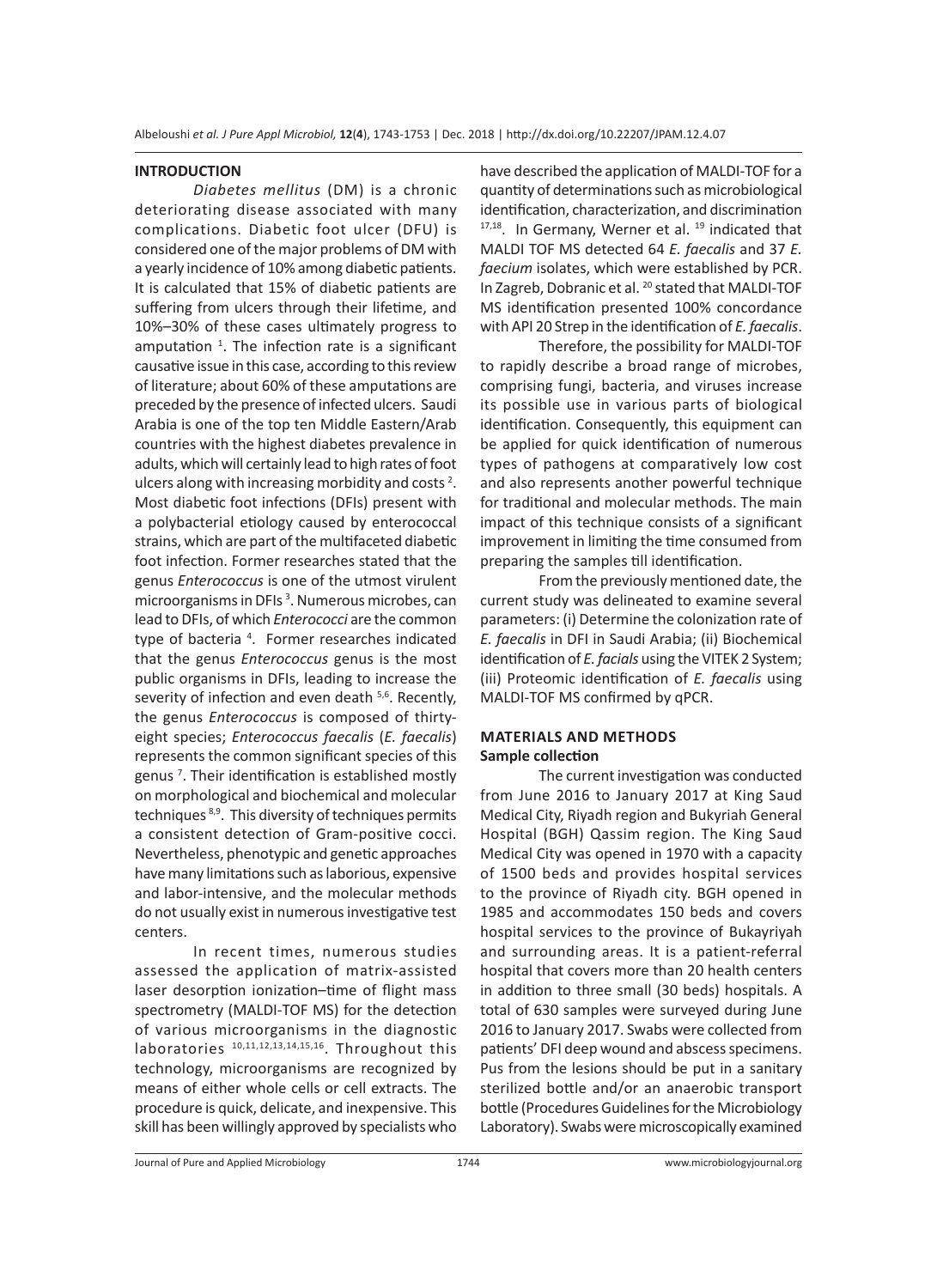and classified. Before sample collection, a sterile cotton swab was soaked with sterile saline solution. Bacterial description and proof of identity procedures were accomplished by standard protocols. From air dried and heat fixed smears, gram staining and cell morphology were implemented. Epidemiological data were recorded with respect to gender, age, and weight.

#### **Isolation of** *E. faecalis*

Fifty-two strains of *E. faecalis* were isolated from 630 diabetic foot patients. From the primary routine cultures, all specimens were cultured into blood agar and MacConkey agar plates (both from Sigma-Aldrich, USA). After incubation of all plates at 37°C for 24 to 48 h, E. *faecalis* colonies appeared as small, round, white colonies. The purified isolates were then subjected to presumptive identification tests, including Gram staining, catalase and bile esculin, growth at 45°C, and 6.5% of NaCl. Catalase-negative and bile esculin-positive, Gram-positive cocci arranged in pairs and/or chains forming alpha-hemolytic or non-hemolytic colonies on blood agar media were recognized as *Enterococci* and then they were spectated with the API Rapid Strep system.

## **Biochemical identification of** *E. faecalis*

The identification- gram positive card (ID-GPC) of the VITEK® 2 system (Biomérieux, France) was used in this study for detection of *E. faecalis* isolates according to the manufacturer's instructions. Briefly, 2-3 fresh colonies were inoculated with 5 ml of salt solution and thoroughly mixed. The bacterial turbidity was tested in the range from 0.50 and 0.63 using DensiChekTM (BioMe2 rieux, France). A test tube filled with 5 ml of this suspension was loaded into the machine. The filled cassette was finally sited in the device, and the data from an unknown bacterium were compared to the particular catalogue to define a quantitative value for proximity to each of the database taxa. Both ATCC 19433 *E. faecalis* and ATCC 25923 *S. aureus* were utilized as quality control isolates.

## **Proteomic investigation of** *E. faecalis* **by MALDI-TOF MS**

## **Preparation of bacterial samples**

We then applied the MALDI biotyper device (Bruker Daltonik, Bremen, Germany) for fast and precise detection of *E. faecalis* isolates. A single colony from freshly streaked agar incubated for 18-24h at 37°C, was utilized for each isolate and inoculated onto two spots of the target plate. Each colony was then enclosed with one microliter of matrix solution. The microbial bands were directly produced by applying compass software, and evaluation was conducted with a MALDI biotyper machine. We used *Escherichia coli* as a positive control (bacterial test standard) according to the recommendations of Bruker Corporation.

## **Data analysis and clustering**

The score value of unidentified spectrum ranging from 0 to 3 was determined by comparing the corresponding unknown spectrum with the known spectrum in the Bruker library. The accuracy of strain recognition was detected by Bruker Daltonik, Bremen, Germany. The precise detection of species was performed using the Microflex LT device when the score value ranges from 2.3 to 3.0. Species and genus levels were also recognized in the range from 2.00 to 2.29 and 1.700 to 1.999, respectively. Furthermore, a score of 0.00 to 1.69 means that the proof of identity is not reproducible. The diverse spectra created with the Microflex LT compass software were measured in a m/z range from 2, 000 to 20, 000 Da. The official standards depended on fifty laser shots per spot. According to the Microflex LT library, which contains 5989 bacterial and fungal sub-species, a dendrogram was generated from the minimal spanning tree (MSP) data set. The MSP dendrogram was generated based on evaluation of the main spectra of the various species. **Molecular identification of** *E. faecalis*

#### **Genomic DNA isolation**

Extraction of bacterial DNA was done by QuickGene-810 (Fujifilm, Tokyo, Japan) with a special DNA isolation kit (QuickGene DNA Tissue Kit S). All procedures were carried out based on the manufacturer recommendations. The purity and concentration of extracting DNA were detected by NanoDrop™ 2000 UV Spectrophotometer.

## **SYBER Green Real time PCR identification**

The SYBER Green RT-PCR for *E. faecalis* was then carried out by 7500 Fast RT-PCR System (Applied Biosystems, USA). Seven different virulence genes of *E. faecalis*, including *asa1, GelE, cylA, esp, hy1, VanA and VanB*. *E. faecalis* were detected as described by the manufacturer's instructions of Thermo Fisher Scientific, USA. Lists of selected primers, qPCR conditions, and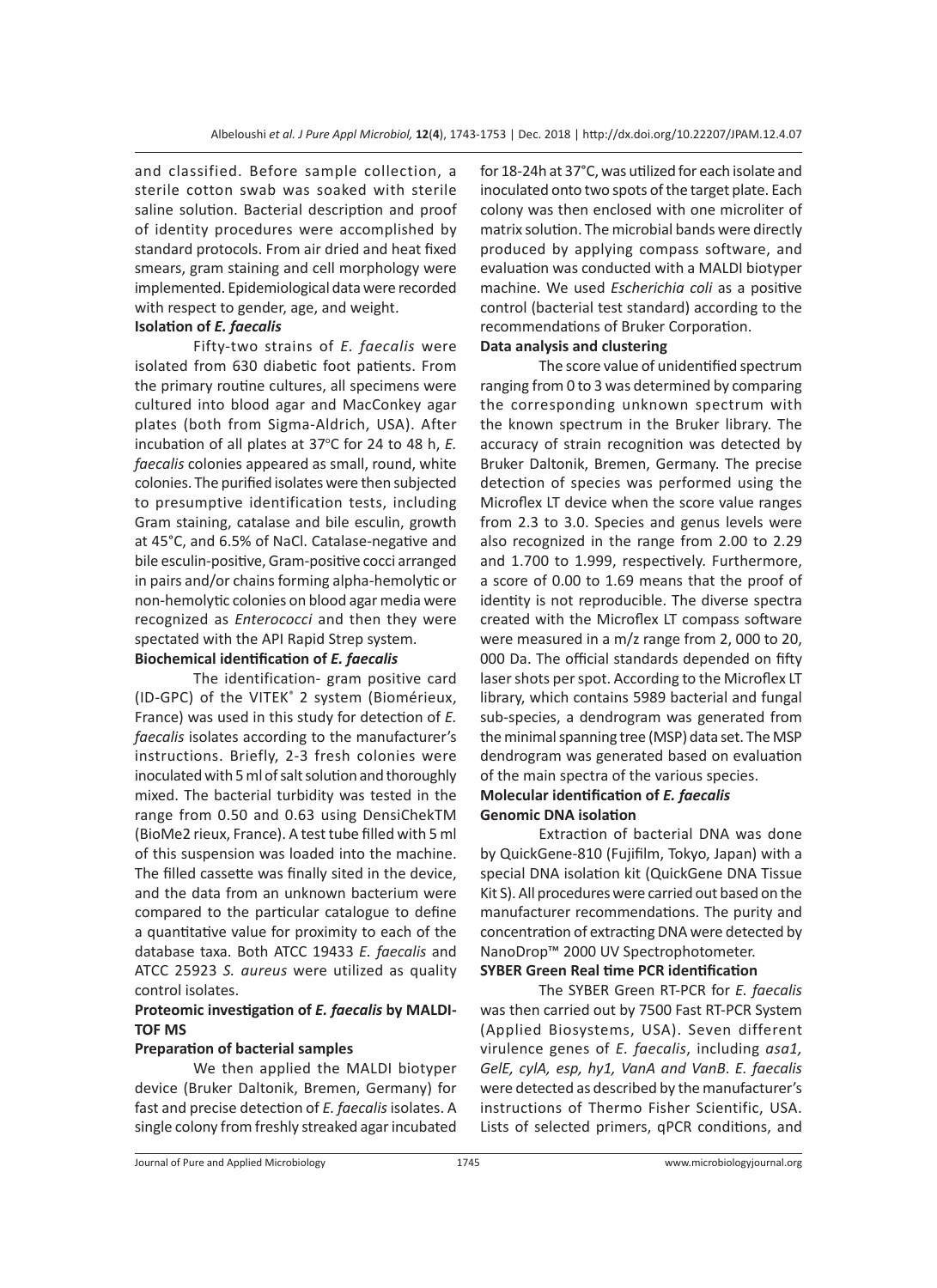amplified products are presented in Table 1. Briefly, a total of 20 µl reaction volume containing 10 µl of SYBER Green PCR master mix, 1 µl each of forward and reverse primer, 1 µl target DNA, and 7 µl of RNAse/DNase free water was used. All reactions were performed in duplicate. Preparation of a standard curve dilution series was done by adding 90 µl of template preparation buffer to five tubes and labeling them. The positive control template (*E. faecalis* [ATCC 19433]) was considered as tube 1, and 10 µl was transferred from this tube to tube 2 and mixed thoroughly. Ten microliters from tube 2 were then transferred into tube 3, continuing in the same manner up to the 9th tube. Finally, for the standard curve, 5 µl of the standard template was transferred to each well, making the final volume in each well 20 µl. Amplifications were then completed in the RT-PCR system. Thermal cycling consisted of 37 °C for 15 min with AmpErase® uracil N-glycosylase (UNG) in order to prevent PCR carryover contamination and 95 °C for 2 min for enzyme activation followed by 40 cycles with every denaturation step at 95 °C for 10 s. Annealing and extension was performed at 60 °C for 60 s. Data were analyzed using sequence detection system (SDS) software. Amplification findings were expressed by plotting Delta Rn (DRn) versus cycle number for the interpretation of infection<sup>21</sup>.

#### **RESULTS**

#### **Incidence of** *E. faecalis* **in diabetic foot patients**

The incidence of *E. faecalis* was investigated in 630 DFI samples. The frequency

| Target<br>gene | Virulence factor             | Primer                        | Sequence (59–39)             | Product size (bp) |
|----------------|------------------------------|-------------------------------|------------------------------|-------------------|
| asa1           | Aggregation substance        | ACA11                         | <b>GCACGCTATTACGAACTATGA</b> | 375               |
|                |                              | ACA12                         | TAAGAAAGAACATCACCACGA        |                   |
| GelE           | Gelatinase                   | Gel11                         | TATGACAATGCTTTTTGGGAT        | 213               |
|                |                              | Gel12                         | AGATGCACCCGAAATAATATA        |                   |
| cylA           | Cytolysin                    | CYT I                         | ACTCGGGGATTGATAGGC           | 688               |
|                |                              | CYT IIb                       | GCTGCTAAAGCTGCGCTT           |                   |
| esp            | Enterococcal surface protein | <b>ESP 14F</b>                | AGATTTCATCTTTGATTCTTGG       | 510               |
|                |                              | <b>ESP 12R</b>                | AATTGATTCTTTAGCATCTGG        |                   |
| hyl            | Hyaluronidase                | HYL <sub>n1</sub>             | ACAGAAGAGCTGCAGGAAATG        | 276               |
|                |                              | HYL <sub>n2</sub>             | GACTGACGTCCAAGTTTCCAA        |                   |
| VanA           | Vancomycin-resistant A       | vanA 1                        | GGGAAAACGACAATTGC            | 175-191           |
|                |                              | vanA2                         | <b>GTACAATGCGGCCGTTA</b>     | 907-891           |
| VanB           | Vancomycin-resistant B       | Van B1                        | ATGGGAAGCCGATAGTC            | 173-189           |
|                |                              | van <sub>B</sub> <sub>2</sub> | <b>GATTTCGTTCCTCGACC</b>     | 807-791           |
|                |                              |                               |                              |                   |

**Table 1.** Primers utilized in the RT-PCR for *E. faecalis* detection

**Table 2.** Distribution of *E*. *faecalis* and its associated organisms among males & females

| <b>Isolates</b>              | Total isolates = 74 |                |               |  |
|------------------------------|---------------------|----------------|---------------|--|
|                              | Males               | Females Total  |               |  |
| Enterococcus faecalis        | 40                  | 12             | 52            |  |
| Acinetobacter baumanni       | 6                   | 2              | 8             |  |
| Staphylococcus aureus        | 4                   | U              | 4             |  |
| Citrobacter freundii complex | $\mathcal{P}$       | U              | $\mathcal{L}$ |  |
| Klebsiella pneumoniae        | $\mathcal{P}$       | U              | $\mathcal{P}$ |  |
| Staphylococcus epidermidis   | $\mathcal{P}$       | U              | $\mathcal{P}$ |  |
| Enterobacter aerogenes       | U                   | $\mathfrak{p}$ | $\mathcal{P}$ |  |
| Escherichia coli             | 2                   |                |               |  |

of the organisms in the DFI is shown in fig. 1. According to the results, of the 630 DFI samples, 74 samples were positive as 52 *E. faecalis*, 8 *Acinetobacter baumanni* (*A. baumanni*), 4 *Staphylococcus aureus* (*S. aureus*), 2 *Citrobacter freundii* (*C. freundii*), 2 *Klebsiella pneumoniae* (*K. pneumoniae*), 2 *Staphylococcus epidermidis* (*S. epidermidis*), 2 Enterobacter aerogenes (*E. aerogenes*) and 2 *Escherichia coli* (*E. coli*). **Distribution of** *E. faecalis* **and its associated organisms among males & females**

As presented in fig. 2, 40 *E. faecalis* isolates were recovered from males and 12

Journal of Pure and Applied Microbiology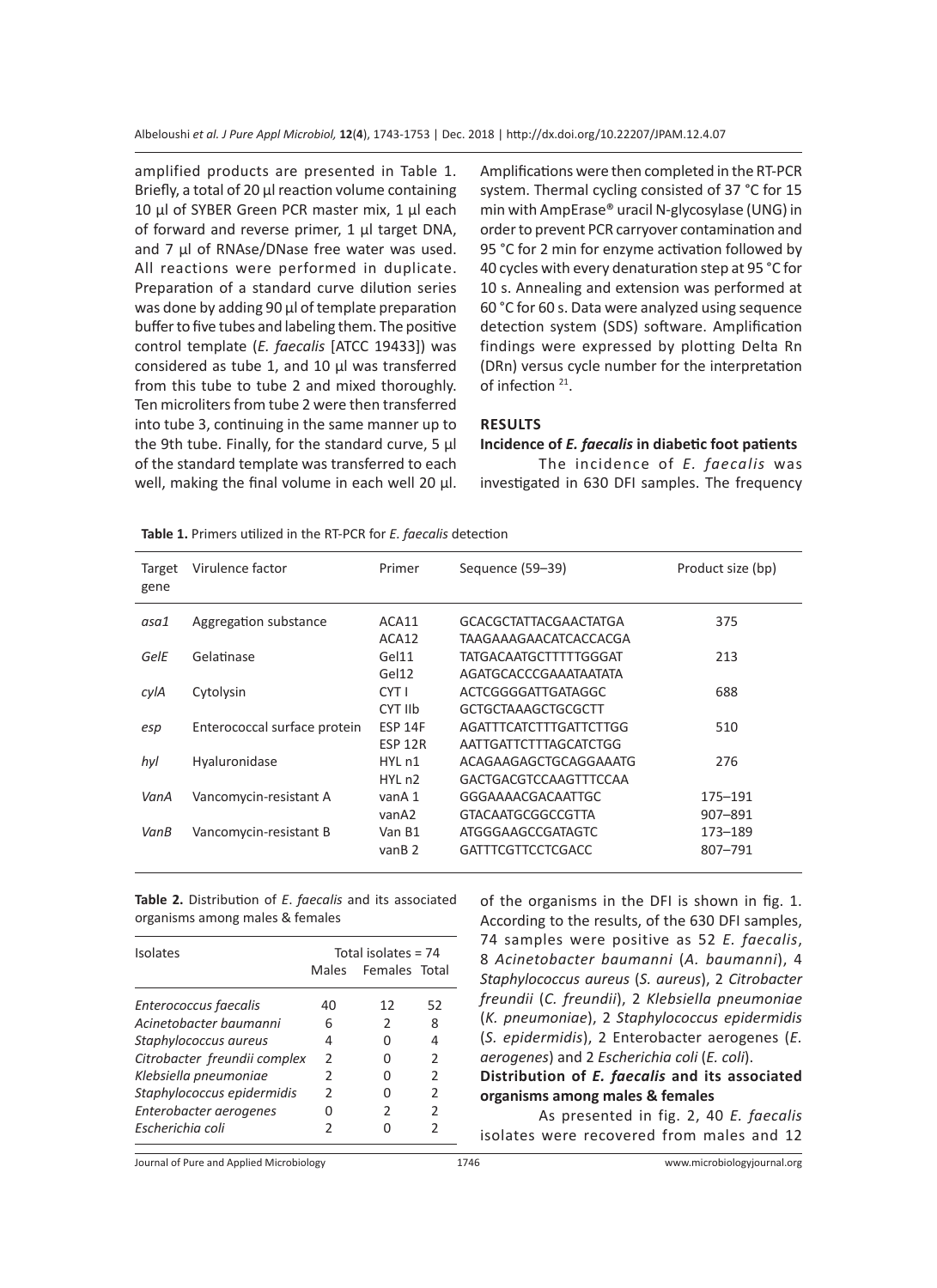from females. Six isolates of *A. baumanni* were recovered form males and 2 from females. All *S. aureus*, *C. freundii*, *K. pneumoniae*, *S. epidermidis* and *E. coli* isolates were recovered from males



**Fig. 1.** Distribution of recovered organisms from 74 isolates among 630 DFIs swabs

only, whereas *E. aerogenes* isolates were isolated from females only.

#### **The effect of age on the prevalence of bacterial DFIs**

To assess the effects of age on the prevalence of DFIs, patients enrolled in this study were categorized into different age groups varying from ≤1 year to ≥80 years. As illustrated in Table 3, patients in the age group ≤1- 10, 21–30 years, and 41–50 years showed the highest prevalence of bacterial DFIs at frequencies of 20.2%, 18.9%, and 17.5%, respectively, whereas patients in the age groups 11–20 years, 31–40 years, and 61–70 years exhibited the lowest risk of bacterial DFIs with a frequency of 5.4%.

## **Identification of** *E. faecalis* **and associated organisms**

#### **Biochemical identification**

A total of 52 *E. faecalis* and other 22 organisms recovered from DFI were assessed by



**Fig. 2.** Score values of 52 *E. faecalis* strains identified by Microflex LT

| Table 3. Distribution of recovered DFIs bacteria in relation to age groups |  |  |
|----------------------------------------------------------------------------|--|--|
|----------------------------------------------------------------------------|--|--|

| Age Group        | Total bacteria isolaes<br>$(n=74)$ |      | Total gram positive<br>$(n=58)$ |      | Total gramNegative<br>$(n=16)$ |          |  |
|------------------|------------------------------------|------|---------------------------------|------|--------------------------------|----------|--|
|                  | N                                  | %    | N                               | %    | N                              | %        |  |
| $\leq$ 1 - 10 y  | 15                                 | 20.2 | 13                              | 22.4 | $\mathfrak{p}$                 | 12.5     |  |
| $11 - 20v$       | 4                                  | 5.4  | 2                               | 3.4  | $\mathcal{P}$                  | 12.5     |  |
| $21 - 30y$       | 13                                 | 17.5 | $\mathfrak{p}$                  | 3.4  | 0                              | 0        |  |
| $31 - 40v$       | 4                                  | 5.4  | $\mathfrak{p}$                  | 3.4  | <sup>0</sup>                   | $\Omega$ |  |
| $41 - 50y$       | 14                                 | 18.9 | 10                              | 17.2 | 4                              | 25       |  |
| $51 - 60y$       | 12                                 | 16.2 | 8                               | 13.7 | 4                              | 25       |  |
| $61 - 70y$       | 4                                  | 5.4  | 4                               | 6.8  | $\Omega$                       | 0        |  |
| $71 - 80 \geq y$ | 10                                 | 13.5 | 6                               | 10.3 | 4                              | 25       |  |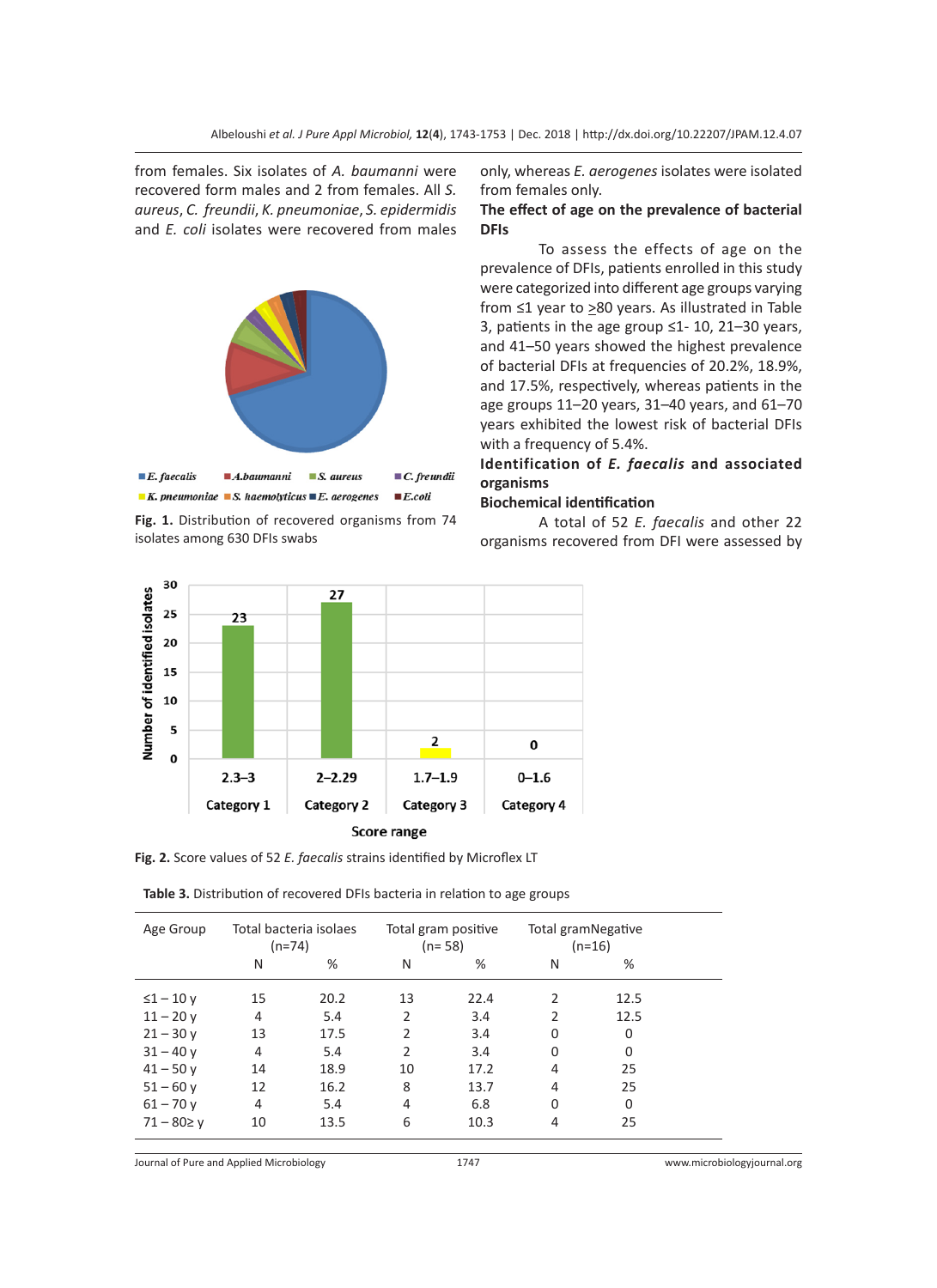the Vitek™ 2 system for biochemical identification. As shown in Table 2, a total of 70 out of 74 isolates were correctly identified as 49/52 (94.23%) *E. faecalis,* 7/8 (87.2%) *A. baumanni*, 4/4 (100%) *S. aureus*, 2/2 (100%) *C. freundii complex*, 2/2 (100%) *K. pneumoniae*, 2/2 (100%) *S. haemolyticus*, 2/2 (100%) *E. aerogenes*, and 2/2 (100%) *E. coli*. **Proteomic identification of** *E. faecalis*

According to our findings, 52 *E. faecalis* strains recovered from patients suffering from DFI were properly recognized by MALDI Biotyper (MBT). In the current study, all isolates were investigated using the MBT device, and the obtained spectra were matched with the storing spectra in the Bruker taxonomy of compass software. As seen in fig. 2, it was noticed that 52 *E. faecalis* strains were sufficiently well recognized at the species level as 44.23% (23/52), 51.92% (27/52) and 3.84% (2/52) with a score value ranging from 2.300 to 3.000 and 2.000-2.299 Da, respectively. In contrast, only two isolates (3.84%) were identified at the genus level with a log score ranging from 1.7 to 1.99. Ion peaks were observed in the line spectra of 2,000-16,000 Da. The strong peaks were concentrated in between 3,000 and 5,000 Da, which corresponded with different types of bacterial strains assessed by the library of compass software (fig. 3). A current gel spectral



**Fig. 3.** Comparison of mass spectrum protein profiles of unknown samples (blue) with reference strain *E. faecalis*  20371 DSM (red)



**Fig. 4.** A gel protein spectrum for 52 *E. faecalis* strains demonstrates that most peaks are condensed between 4, 400 and 5, 000 Da

image detected 52 *E. faecalis* strains. Numerous spectra were scattered within the range from 2, 000 to 15, 000 Da, and most peaks were condensed between 4, 400 and 5,000 Da (fig. 4). Furthermore, to clarify if the Microflex LT compass software could distinguish clonally-associated strains at the species level, spectra from 52 well-identified *E. faecalis* strains were investigated as shown on the gel. The various spectra were then developed to generate a novel cross-wise minimal spanning tree (MSP) dataset (fig. 5). According to the results, the dendrogram exhibited that analyzed *E. faecalis* strains were closely related to 11 *E. faecalis* reference strains in the Bruker taxonomy at a distance of 200.

Journal of Pure and Applied Microbiology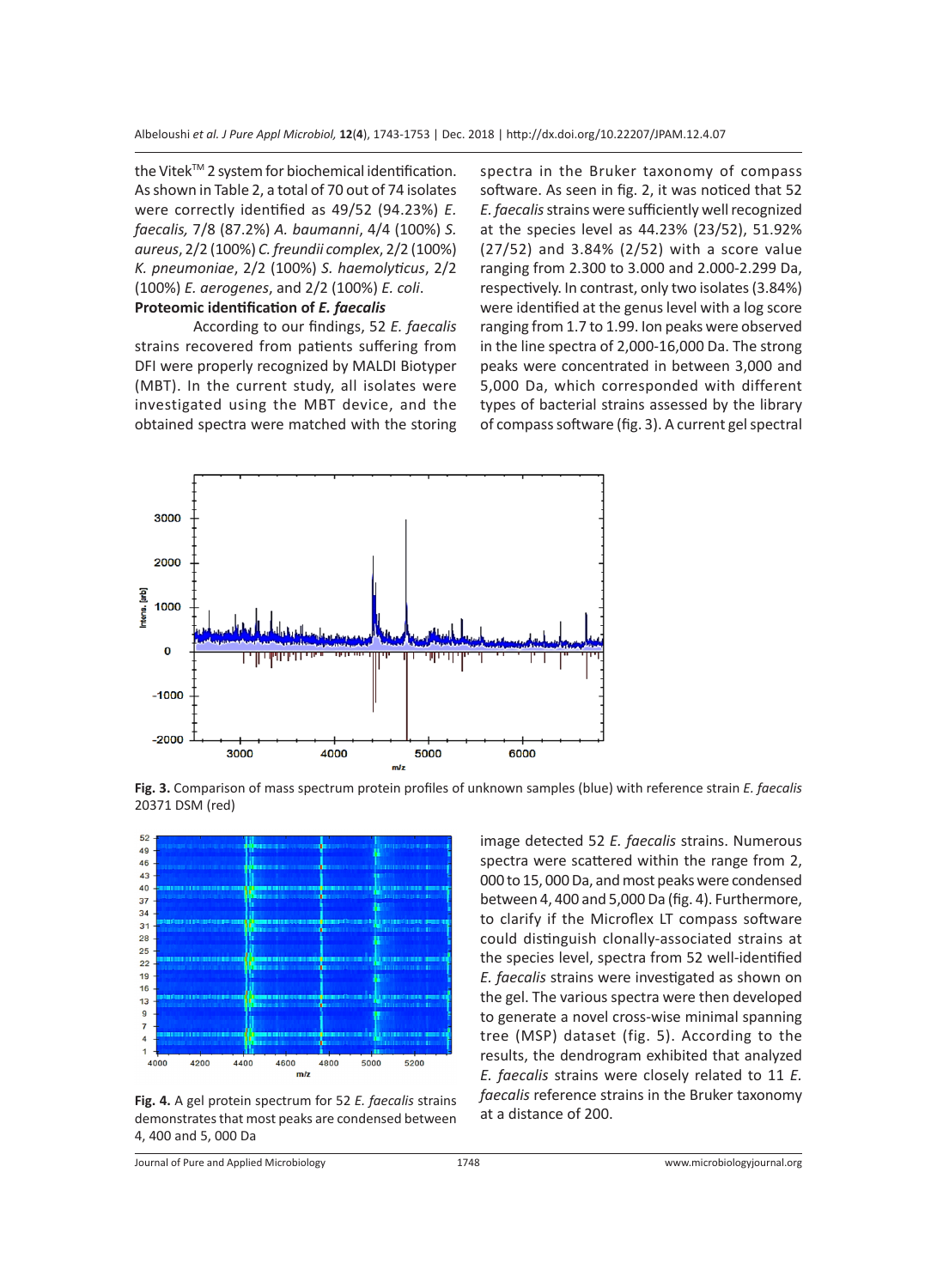

**Fig. 5.** The MSP dendrogram for 52 *E. faecalis* strains exhibited a strong relationship with 11 *E. faecalis* reference strains in the Bruker taxonomy



**Fig. 6.** Uniplex SYBR®Green Real time PCR amplification plot for detection of certain 6 virulence genes in *E. faecalis* strains. A: *asa1*; B: *GelE*; C: *cylA*; D: *esp*; E: *hy1*; F: *vanA*, and G: *vanB*

Journal of Pure and Applied Microbiology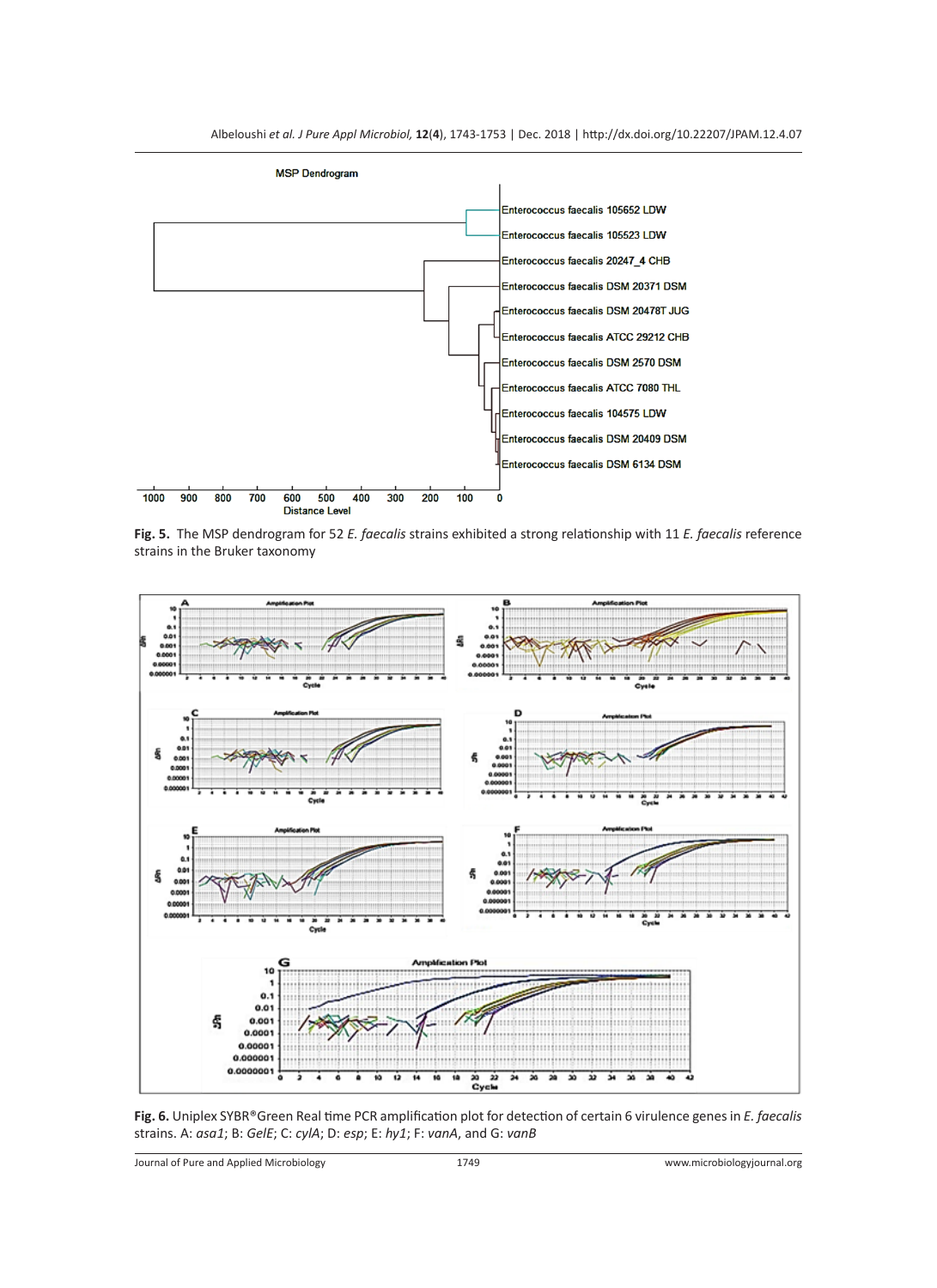#### **Molecular identification of** *E. faecalis*

The qPCR method using the fast qPCR 7500 (Applied Biosystems) was used for detection of *E. faecalis* isolates. SYBR®Green qPCR was performed on DNAs extracted from seven reference strains as positive controls for the seven possible genes, including *asa1*, *GelE*, *cylA*, *esp*, *hy1*, *VanA*, *and VanB*. Specific primers designed using a reference for seven gene sequences representing *asa1, GelE, cylA, esp, hy1, VanA, and VanB* were collected from the GenBank database. As shown in fig. 6, all seven genes of *E. faecalis* were detected by qPCR.

#### **DISCUSSION**

Foot ulcer represents one of the major complications in diabetic patients and currently represent the most public diabetes-related cause of hospitalization. Patients suffering from diabetes have approximately a 25% chance of rising a foot ulcers in their life. DFIs lead to high morbidity rates and a lower extremity amputation may be resulted. Recently, DFIs represent the major cause of lower extremity amputations in many parts of the world <sup>22</sup>.

In our study, 52 (8.25%) *E. faecalis* strains were recovered from 630 pus swabs from DFI. Similar results were obtained by  $23,24$ , who stated that *E*. *faecalis are rarely encountered in DFIs.*  Spichler et al.  $^{22}$  established that the primary bacterial genera *in DFIs* were *Staphylococcus* (29.7%), *Peptoniphilus* (6.9%), *Rhodopseudomonas* (6.9%) and *Enterococcus* (6.4%). The incidence of *E. faecalis* in DFIs was also studied in Malaysia by Raja <sup>25</sup> who found that Gram-negative bacteria were the major isolated pathogens followed by *S. aureus* (44%), Group B *Streptococci* (25%), and *Enterococcus* spp. (9%). *Enterococci* are among the most common Gram-positive bacteria, and they are also characterized as significant nosocomial pathogens. Moreover, Edmonds<sup>26</sup>, Mathangi and Prabhakaran <sup>27</sup>, Roudbary et al. <sup>28</sup> and Sousa Lages et al. 29 reported that the frequency of *E. faecalis* in DFIs was 2%, 6.4%, 13.5% and 8.97%, respectively.

Recently, traditional techniques applied for microbial detection in the clinical biological laboratories have been based mainly on morphological and biochemical analyses, but these methods are still laborious, need multifaceted measures, and require huge quantities of biological agents, which is predominantly hard to accomplish for problematic microorganisms with unusual biochemical features <sup>30</sup>. Different molecular techniques, including *16S rRNA* gene sequencing, have been established as a compromise; nevertheless, they are not routinely applied as a result of their high price and high workload on technicians. Although, cultivation and other conventional methods have been established for identification of *E. faecalis*, numerous restrictions have been detected. Therefore, we used MBT as a rapid technique for detection of *E. faecalis* recovered from DFIs in Saudi Arabia. This technology is recently used as a potent technique for recognition of various pathogens<sup>16,18,17,31</sup>.

In our study, recognition and clustering of *E. faecalis* strains were performed by proteomic fingerprinting and the occurrence of accurate identfication at the species level was 52/52 (100%) with the score levels of 2,000-3,000 Da. Similar findings were documented formerly by Werner et al. 19 who detected 64 *E. faecalis* and 37 *E. faecium* strains recovered from milk samples of mastitic cows by MBT. They established that the maximum identfication rate was 99.3%. Another study was conducted by Benagli et al. 32, who identified *E. faecalis* by MALDI-TOF MS with a confidence level of 100%. In addition, Griffin et al. <sup>33</sup> identified vancomycin resistant *E. faecalis* (VRE) stains by MBT with high identification rate of 96.7% and 98.1%, correspondingly.

In this context, the lower score values for two *E. faecalis* isolates at the species level (1.700 to 1.999) might be related to sample handling, and the amount of matrix in the sample were not accurate. Consequently, it is very significant to apply other standard methods such as PCR as an additional technique to support the suspected findings detected by MALDI-TOF MS 34. The data of the present investigation were evaluated by MALDI-TOF MS, and it was confirmed that the furthest spectral peaks for the examined *E. faecalis* strains ranged from 3,000 to 10,000 Da. A similar range was obtained in numerous other studies on bacteriological recognition using MALDI-TOF MS 35,36,37. Benagli et al. 32 indicated that MALDI-TOF MS is considered a trustworthy, economic, and rapid identification technique for clinically significant microorganisms, including *Enterococci*.

Journal of Pure and Applied Microbiology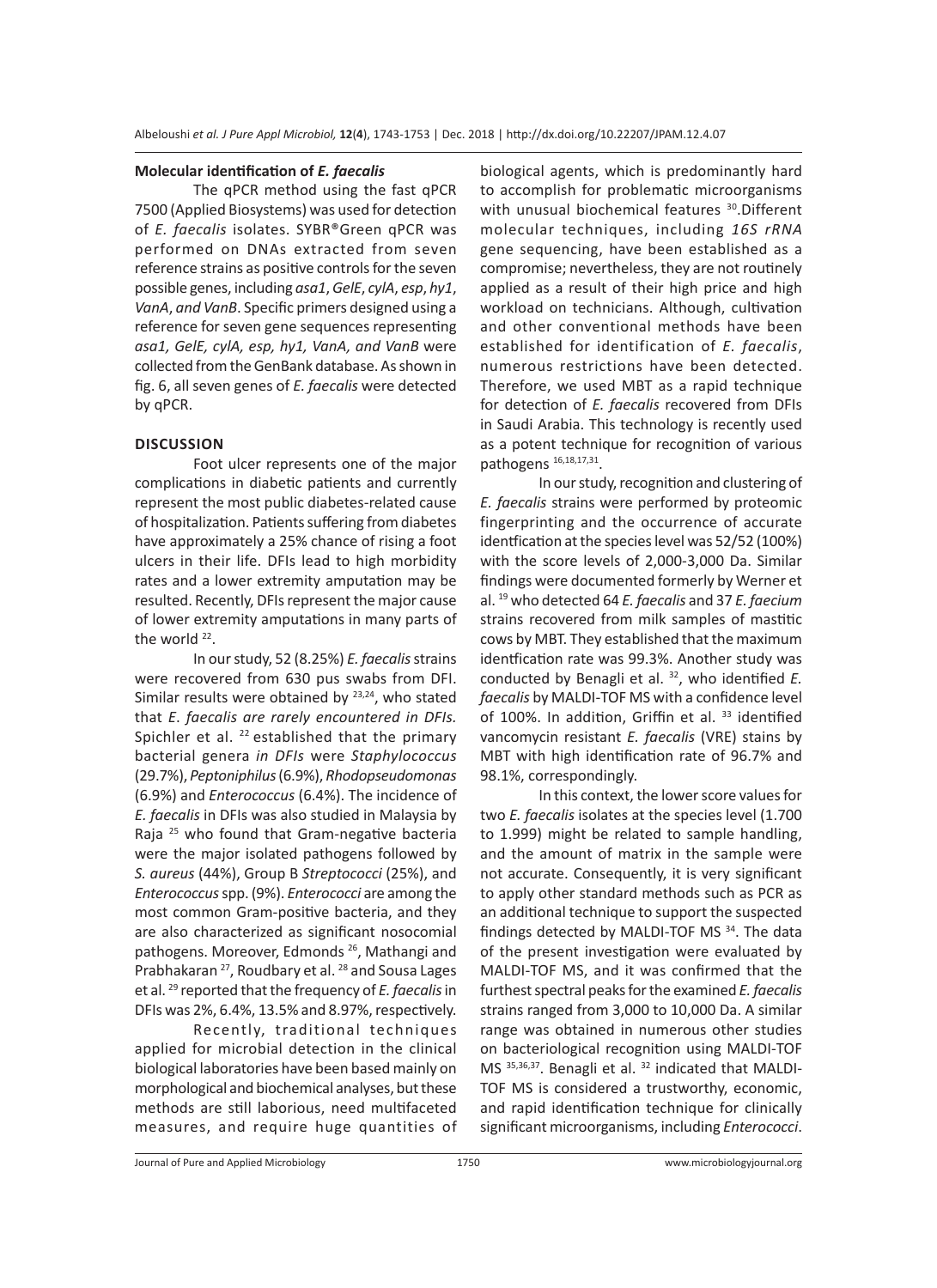In addition, Pavlovic et al. <sup>38</sup> demonstrated that this technology has the ability to identify various pathogens through the generation of fingerprints of extremely plentiful proteins, followed by association with the reference spectra in the Bruker taxonomy. Other studies conducted by Pavlovic et al. <sup>38</sup> and Quintela et al. <sup>39</sup> stated that there are incomplete data on the application of this technique for identification of various strains of *Enterococci*. Moreover, Chabros et al. <sup>40</sup> showed that MBT may be a valuable instrument to discriminate between the species *E. faecium* and *E. gallinarum*. Although MALDI-TOF is considered an innovative method compared with the other biochemical methods, they found some complications with the identification of the *Enterococcus* species.

The cost and maintenance of this technique still represent the most important disadvantage of this method $13,38,41$ . However, this technology is considered a potent, innovative method that has the possibility to replace classical identfication methods for common routine isolates in the hopes of solving the problem of DFIs using an accurate and primary diagnostic technique.

In our investigation, we also applied an easy-to-use qPCR technique based on the amplification of fragments of *asa1, GelE, cylA, esp, hy1, VanA*, *and VanB* genes with SYBER green probe qPCR. This specific method permits identifying of the seven possible genes for *E. faecalis*. The seven fluorescence results are readable on a 7500 Fast Applied Biosystems. Based on our findings, the six *E.* faecalis genes were detected. The developed sensitivity of the qPCR technique could be explained by the fact that it possibly targets free-floating DNA and DNA from non-viable and cultivable viable cells <sup>42</sup>. In addition, our results were matched with the results obtained by Rocas et al. 43, who used a PCR method to detect *E. faecalis* in endodontic infections.

## **CONCLUSIONS**

This study showed that several bacterial species were recovered from diabetic foot patients. *E. faecalis* was the most predominant single organism isolated from the lesions. These findings show the significance of *E. faecalis* in diabetic foot infections. *E. faecalis isolates* were found to carry several virulence genes, suggesting that additional researches on the dissemination and the possibility of virulent strains to carry these genes may be necessary. In addition, MALI Biotyper is a fast, trustworthy and a beneficial detection method for various microorganisms. Our outcomes may serve as a source for supplementary investigation studies of infections caused by this bacterium.

## **ACKNOWLEDGEMENTS**

The authors gratefully acknowledge the King Abdulaziz City for Science and Technology, Saudi Arabia for funding this research (Project number 1-17-01-001-0054).

## **Competing interests**

The authors declare that they have no competing interests to disclose.

## **REFERENCES**

- 1. Doria M, Rosado V, Pacheco LR, Hernández M, Betriu A, Valls J, Franch-Nadal J, Fernández, Mauricio D. Prevalence of Diabetic Foot Disease in Patients with Diabetes Mellitus under Renal Replacement Therapy in Lleida, Spain. *Biomed Res Int* 2016;**8**:1-8.
- 2. Al Dawish MA, Robert AA, Braham RA, Hayek AA, Saeed A, Ahmed RA, Al Sabaan FS. Diabetes Mellitus in Saudi Arabia: A Review of the Recent Literature. *Curr Diabetes Rev* 2016;**12**(4):359- 368.
- 3. Semedo-Lemsaddek T, Mottola C, Alves-Barroco C, Cavaco-Silva P, Tavares L, Oliveira M. Characterization of multidrug-resistant diabetic foot ulcer enterococci. *Enferm Infecc Microbiol Clin* 2016; **34**(2):114–116.
- 4. Nair N, Biswas R, Götz F, Biswas L. Impact of Staphylococcus aureus on pathogenesis in polymicrobial infections. *Infect Immun* 2014; **82**(6):2162-2169.
- 5. Lipsky BA, Richard JL, Lavigne JP. Diabetic foot ulcer microbiome: one small step for molecular microbiology One giant leap for understanding diabetic foot ulcers. *Diabetes* 2013; **62**(3):679- 681.
- 6. Karmaker M, Sanyal SK, Sultana M, Hossain MA. Association of bacteria in diabetic and non-diabetic foot infection - An investigation in patients from Bangladesh. *J Infect Public Health* 2016; **9**(3):267-77.
- 7. John Vu and Carvalho J. *Enterococcus*: review of its physiology, pathogenesis, diseases and the challenges it poses for clinical microbiology*. J*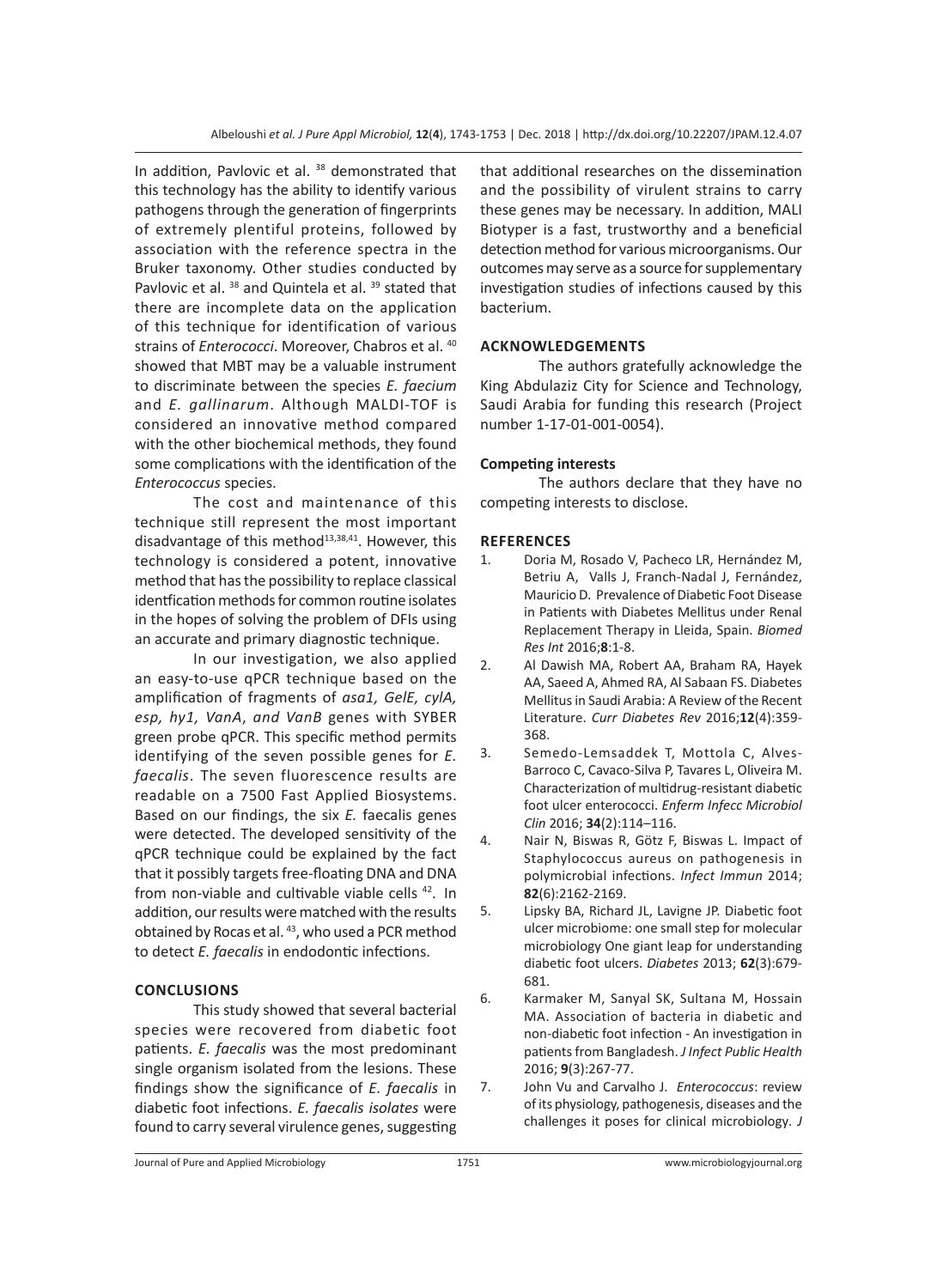*Front Biol* 2011; **6**: 357.

- 8. Bosshard PP, Abels S, Altwegg M, Böttger EC, Zbinden R. Comparison of conventional and molecular methods for identification of aerobic catalase-negative Gram-positive cocci in the clinical laboratory. *J Clin Microbiol* 2004;**42**:2065–2073.
- 9. Zbinden A, Kohler N, Bloemberg GV. recAbased PCR assay for accurate differentiation of Streptococcus pneumoniae from other viridans streptococci. *J Clin Microbiol* 2011; **49**:523–527.
- 10. Bizzini A, Durussel C, Bille J, Greub G, Prod'hom G. Performance of matrix-assisted laser desorption ionization-time of fiight mass spec- trometry for identification of bacterial strains routinely isolated in a clinical microbiology laboratory. *J Clin Microbiol* 2010; **48**:1549–1554.
- 11. Cherkaoui A, Hibbs J, Emonet S, Tangomo M, Girard M, François P, Schrenzel J. Comparison of two matrix-assisted laser desorption ionizationtime of fiight mass spectrometry methods with conventional phenotypic identification for routine identification of bacteria to the species level. *J Clin Microbiol* 2011; **48**:1169–1175.
- 12. van Veen SQ, Claas EC, Kuijper EJ. Highthroughput identification of bacteria and yeast by matrix-assisted laser desorption ionizationtime of fiight mass spectrometry in conventional medical microbiology laboratories. *J Clin Microbiol* 2010; **48**:900–907.
- 13. Neville SA, Lecordier A, Ziochos H, Chater MJ, Gosbell IB, Maley MW,van Hal SJ. Utility of matrix-assisted laser desorption ionizationtime of fiight mass spectrometry following introduction for routine labo- ratory bacterial identification. *J Clin Microbiol* 2011; **49**:2980– 2984.
- 14. Dubois D, Grare M, Prere MF, Segonds C, Marty N, Oswald E. Performances of the MALDI-TOF mass spectrometry system VITEK MS for the rapid identification of bacteria in routine clinical microbiology. *J Clin Microbiol* 2012; **50**:2568– 2576.
- 15. Tan EK, Ellis BC, Lee R, Stamper PD, Zhang SX, Carroll KC. Prospective evaluation of a MALDI-TOF MS system in a hospital clinical microbiology laboratory for the identification of bacteria and yeasts: a bench-by-bench study to assess the impact on time-to-identification (TTI) and cost-effectiveness. *J Clin Microbiol* 2012; **50**:3301–3308.
- 16. Elbehiry A, Al-Dubaib M, Marzouk E, Osman S, Edrees H. Performance of MALDI biotyper compared with Vitek(™) 2 compact system for fast identification and discrimination of staphylococcus species isolated from bovine

mastitis. *MicrobiologyOpen* 2016;**5**(6):1061- 1070.

- 17. Singhal N, Manish K, Pawan KK, & Jugsharan SV. MALDI-TOF mass spectrometry: an emerging technology for microbial identfication and diagnosis. *Frontiers in Microbiology* 2015;**6**:791.
- 18. Elbehiry A, Marzouk E, Hamada M, Al-Dubaib M, Alyamani E, Moussa IM, AlRowaidhan A, Hemeg HA. Application of MALDI-TOF MS fingerprinting as a quick tool for identification and clustering of foodborne pathogens isolated from food products. *New Microbiol* 2017; **40**(4):269-278.
- 19. Werner G, Fleige C, Fessler AT, Timke M, Kostrzewa M, Zischka M, Peters T Kaspar H, Schwarz S. Improved identification including MALDI-TOF mass spectrometry analysis of group D *streptococci* from bovine mastitis and subsequent molecular characterization of corresponding *Enterococcus faecalis* and *Enterococcus faecium* isolates. *Vet Microbiol* 2012; **160**(12):162-169.
- 20. Dobranic V, Kazazic S, Filipovic I, Mikulec N, Zdolec N. Composition of raw cow's milk microbiota and identification of enterococci by MALDI-TOF MS - short communication. *Veterinarski arhiv* 2016; **86**(4):581-590.
- 21. Brittain-Long R, Nord S, Olofsson S, Westin J, Anderson LM, Lindh M. Multiplex real-time PCR for detection of respiratory tract infections. *J Clin Virol* 2008; **41**(1):53-56.
- 22. Spichler A, Hurwitz B, Armstrong D, Lipsky B. Microbiology of diabetic foot infections: from Louis Pasteur to crime scene investigation. *BMC Medicine* 2015; **13**:2.
- 23. Edmonds ME, Foster AM, Sanders LJ. Aprctical manual of Diabetic foot care.2004; ISBN 14051- 0715-4.
- 24. Mantzoros CS. Obesity and diabetes. Human press inc. 2007; ISBN 978-1-59259-985-1.
- 25. Raja NS. Microbiology of diabetic foot infections in a teaching hospital in Malaysia: a retrospective study of 194 cases. *J Microbiol Immunol Infect* 2007; **40**(1):39-44.
- 26. Edmonds M. The treatment of diabetic foot infections: focus on ertapenem. Vascular Health and Risk Management 2009; **5**:949–963.
- 27. Mathangi T and Prabhakaran P. Prevalence of Bacteria Isolated from Type 2 Diabetic Foot Ulcers and the Antibiotic Susceptibility Pattern. *Int J Curr Microbiol App Sci* 2013; **2**(10):329-337.
- 28. Roudbary M, Razi F, Mohammadi SR, Annabestani Z, and Esfahani EN. Distribution of mycotic and bacterial infections among the patients with diabetic foot ulcers referred to diabetes and metabolic disorder clinic, Tehran, Iran 2011- 2012. *European Journal of Experimental Biology*